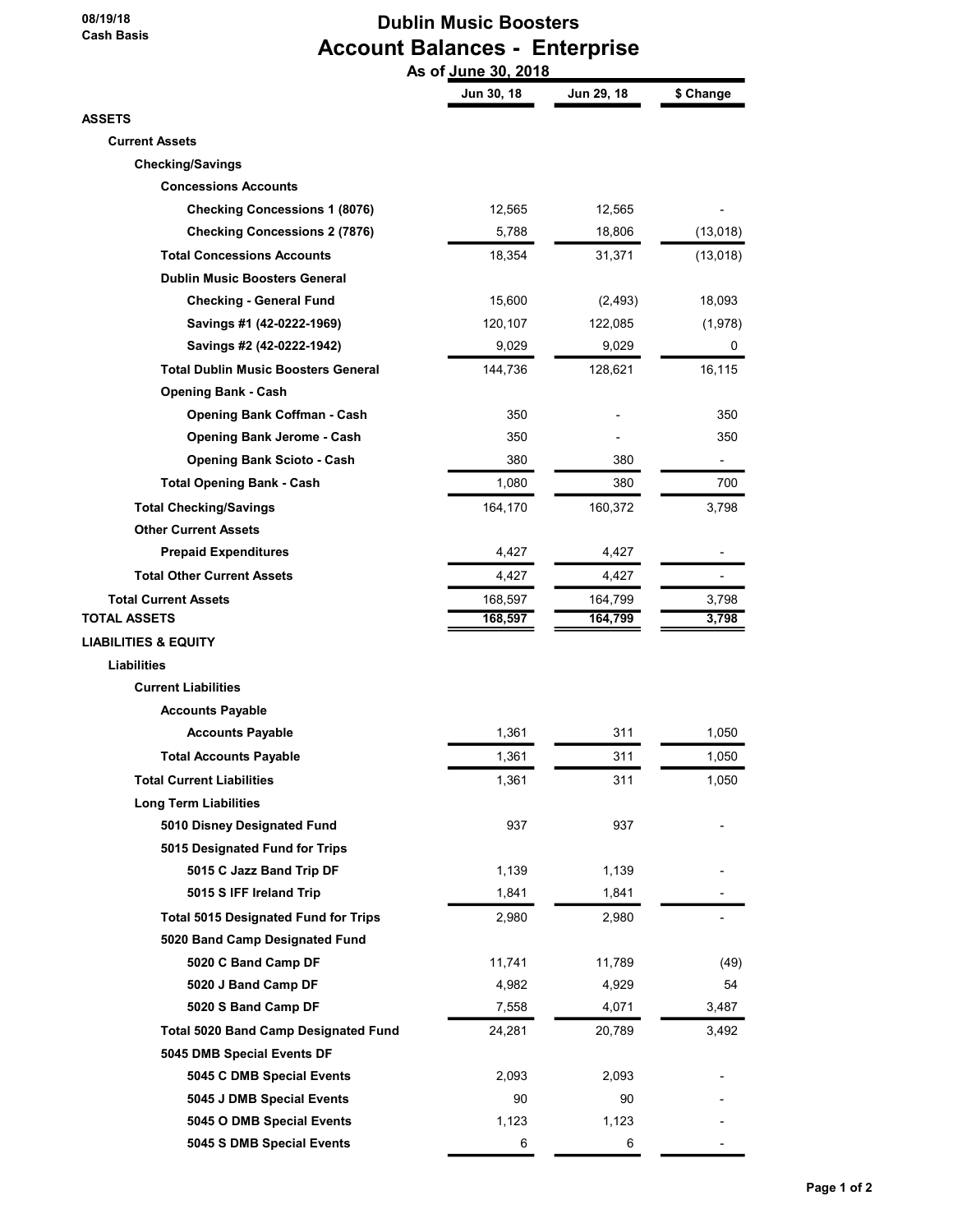08/19/18 Cash Basis

# Dublin Music Boosters Account Balances - Enterprise As of June 30, 2018

|                                              | Jun 30, 18 | Jun 29, 18 | \$ Change |
|----------------------------------------------|------------|------------|-----------|
| <b>Total 5045 DMB Special Events DF</b>      | 3,311      | 3,311      |           |
| 5050 Choir Designated Fund                   |            |            |           |
| 5050 C Choir DF                              |            | (147)      | 147       |
| 5050 J Choir DF                              | 1,964      | 1,964      |           |
| <b>Total 5050 Choir Designated Fund</b>      | 1,964      | 1,817      | 147       |
| 5051 Orch Misc Designated Fund               |            |            |           |
| 5051 C Orch Misc Fund DF                     | 735        | 735        |           |
| 5051 J Orch Misc Fund DF                     | 1,088      | 1,088      |           |
| 5051 S Orch Misc Fund DF                     | 500        | 500        |           |
| <b>Total 5051 Orch Misc Designated Fund</b>  | 2,322      | 2,322      |           |
| 5060 Director's Designated Fund              |            |            |           |
| 5060 C Director's DF                         | 40,182     | 43,736     | (3, 554)  |
| 5060 J Director's DF                         | 11,684     | 11,684     |           |
| 5060 S Director's DF                         | 365        | 2,197      | (1, 832)  |
| <b>Total 5060 Director's Designated Fund</b> | 52,232     | 57,618     | (5,386)   |
| 5090 Memorial Scholarships                   | 7,028      | 7,028      |           |
| 6010 Video Designated Fund                   |            |            |           |
| 6010 C Video Fund DF                         | 2,459      | 2,459      |           |
| 6010 J Video Fund DF                         | 3,295      | 3,295      |           |
| 6010 S Video Fund DF                         | 0          | 0          |           |
| Total 6010 Video Designated Fund             | 5,754      | 5,754      |           |
| 6020 Uniform Fee Acc Desig Fnd               |            |            |           |
| 6020 C Uniform Fees/Acces DF                 | 1,888      | 1,888      |           |
| 6020 J Uniform Fees/Acces DF                 | 3,425      | 3,425      |           |
| 6020 S Uniform Fees/Acces DF                 | 15,486     | 15,986     | (500)     |
| Total 6020 Uniform Fee Acc Desig Fnd         | 20,799     | 21,299     | (500)     |
| 6040 Orchestra Uniform                       |            |            |           |
| <b>S Orchestra Uniform</b>                   | (0)        | (0)        |           |
| <b>Total 6040 Orchestra Uniform</b>          | (0)        | (0)        |           |
| 6045 Choral Uniform DF                       |            |            |           |
| 6045 S Choral Uniform                        | 27         | 27         |           |
| <b>Total 6045 Choral Uniform DF</b>          | 27         | 27         |           |
| 8150 Inst Purc Designated Fund               |            |            |           |
| 8150 C Instru Purchase Fund DF               | 2,955      | 2,955      |           |
| Total 8150 Inst Purc Designated Fund         | 2,955      | 2,955      |           |
| Reserve Fund 30% of Budget                   | 30,000     | 30,000     |           |
| <b>Total Long Term Liabilities</b>           | 154,589    | 156,836    | (2, 247)  |
| <b>Total Liabilities</b>                     | 155,950    | 157,147    | (1, 197)  |
| <b>Equity</b>                                |            |            |           |
| <b>Unrestricted Net Assets</b>               | 12,511     | 12,511     |           |
| <b>Net Income</b>                            | 136        | (4, 859)   | 4,995     |
| <b>Total Equity</b>                          | 12,647     | 7,652      | 4,995     |
| <b>TOTAL LIABILITIES &amp; EQUITY</b>        | 168,597    | 164,799    | 3,798     |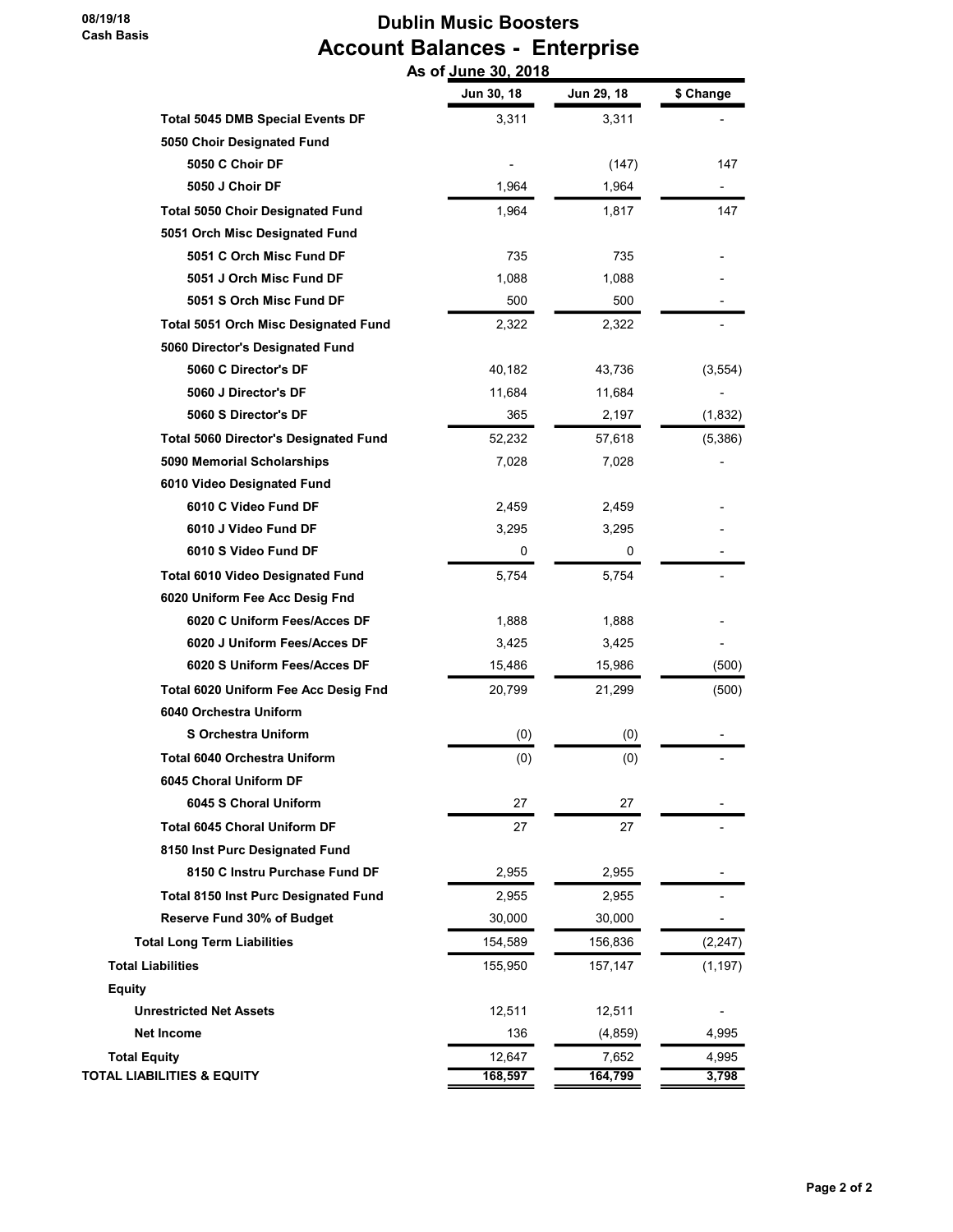07/28/18 Cash Basis

|                                         | Jul '17 - Jun 18 | <b>Budget</b> | <b>Bud Variance</b> |
|-----------------------------------------|------------------|---------------|---------------------|
| <b>Ordinary Income/Expense</b>          |                  |               |                     |
| <b>Income</b>                           |                  |               |                     |
| 0000 Corp Gifts & Uncatgzed Inc         |                  |               |                     |
| 0000 O Corporate Matching Gifts         | 40               |               | 40                  |
| Total 0000 Corp Gifts & Uncatgzed Inc   | 40               |               | 40                  |
| <b>1010 Annual Fund Drive</b>           |                  |               |                     |
| 1010 Annual Fund Drive Income           | 36,999           | 38,300        | (1,301)             |
| 1010 Fund Drive Expenses                | (72)             |               | (72)                |
| <b>Total 1010 Annual Fund Drive</b>     | 36,927           | 38,300        | (1, 373)            |
| <b>1011 Concessions Income</b>          |                  |               |                     |
| <b>1011 District Event Income</b>       | 128,923          | 136,000       | (7,077)             |
| 2011 Concessions Expense                | (453)            |               | (453)               |
| 2011 Cost of Goods Sold                 | (56, 288)        | (63,500)      | 7,212               |
| <b>Total 1011 Concessions Income</b>    | 72,182           | 72,500        | (318)               |
| 1030 Misc Fund Raiser                   |                  |               |                     |
| 1030 O Misc Fund Raiser                 | 856              | 6,000         | (5, 144)            |
| 1030 Z Kroger Reward Cards              | 758              |               | 758                 |
| <b>Total 1030 Misc Fund Raiser</b>      | 1,613            | 6,000         | (4, 387)            |
| 1040 Interest Income                    | 141              | 200           | (59)                |
| 1100 Special Events Income              |                  |               |                     |
| 1110 Dublin Showcase                    | 12,933           |               | 12,933              |
| 1120 DFL Championships                  | 338              |               | 338                 |
| 1130 Emerald City Music Games           | 2,983            |               | 2,983               |
| <b>Total 1100 Special Events Income</b> | 16,253           |               | 16,253              |
| <b>1200 School Fundraisers</b>          |                  |               |                     |
| 1200 C_Coffman Fundraisers              | 9,852            |               | 9,852               |
| 1200 J_Jerome Fundraisers               | 7,085            |               | 7,085               |
| 1200 S_Scioto Fundraisers               | 6,854            |               | 6,854               |
| <b>Total 1200 School Fundraisers</b>    | 23,791           |               | 23,791              |
| <b>Total Income</b>                     | 150,948          | 117,000       | 33,948              |
| <b>Gross Profit</b>                     | 150,948          | 117,000       | 33,948              |
| <b>Expense</b>                          |                  |               |                     |
| 200a General Booster Expenses           |                  |               |                     |
| 1051 Bank Activity                      |                  |               |                     |
| 1051 O Bank Charges                     | 776              | 350           | (426)               |
| <b>Total 1051 Bank Activity</b>         | 776              | 350           | (426)               |
| 2010 Officer's Expenses                 |                  |               |                     |
| 2010 C Officer's Expense                | 49               |               | (49)                |
| 2010 O Officer's Expense                |                  |               |                     |
| 2010 O Accounting                       | 1,050            | 910           | (140)               |
| 2010 O Insurance                        | 796              | 1,200         | 404                 |
| 2010 O Officer's Expense - Other        | 356              | 860           | 504                 |
| Total 2010 O Officer's Expense          | 2,202            | 2,970         | 768                 |
| <b>Total 2010 Officer's Expenses</b>    | 2,251            | 2,970         | 719                 |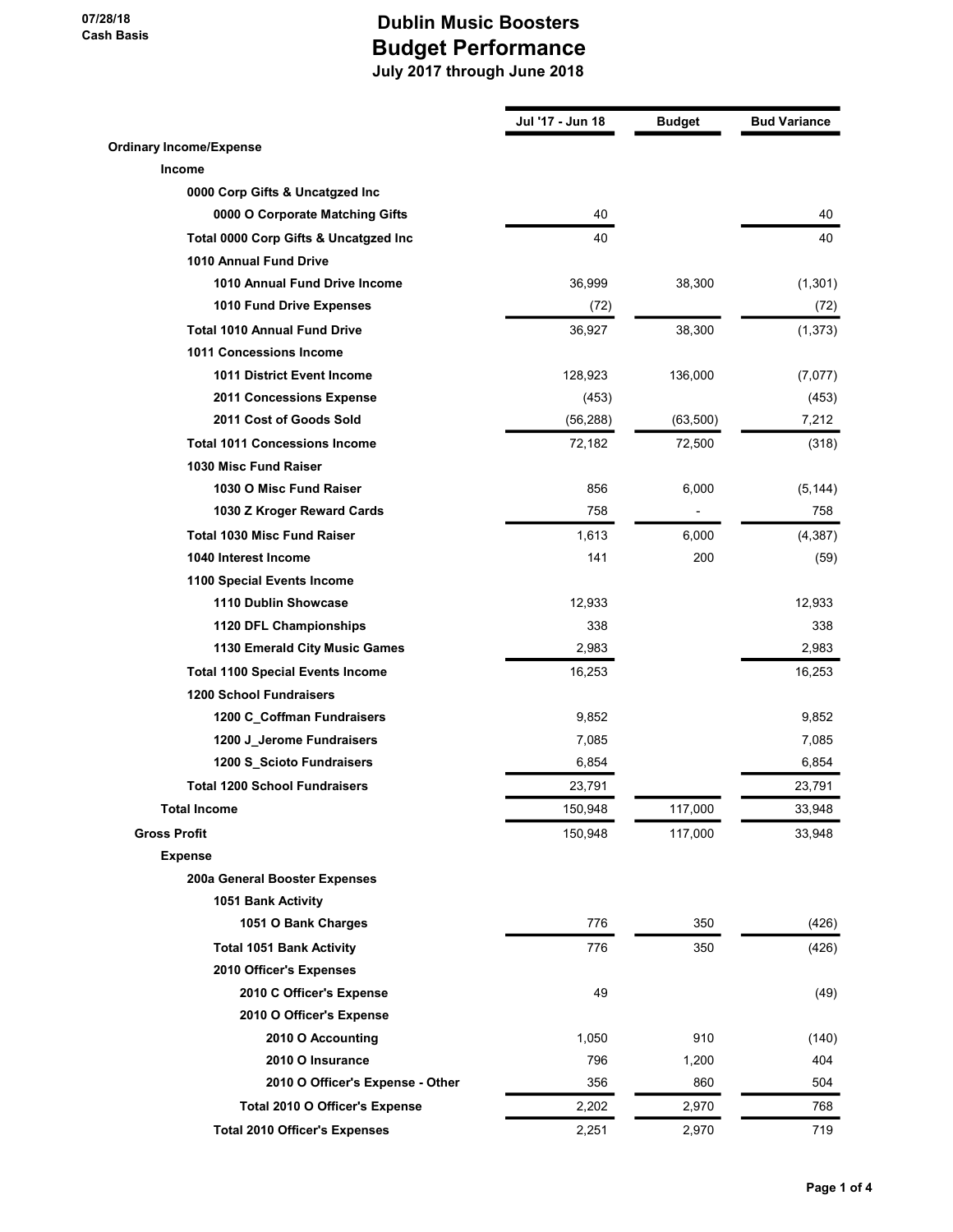|                                            | Jul '17 - Jun 18         | <b>Budget</b> | <b>Bud Variance</b> |
|--------------------------------------------|--------------------------|---------------|---------------------|
| <b>2020 Communications</b>                 |                          |               |                     |
| 2020 O Communications                      | 1,200                    | 1,200         |                     |
| <b>Total 2020 Communications</b>           | 1,200                    | 1,200         |                     |
| 2030 Memorial Scholarship                  |                          |               |                     |
| 2030 C Memorial Scholarship                | 1,000                    | 1,000         |                     |
| 2030 J Memorial Scholarship                | 1.000                    | 1,000         |                     |
| 2030 S Memorial Scholarship                | 1,000                    | 1,000         |                     |
| <b>Total 2030 Memorial Scholarship</b>     | 3,000                    | 3,000         |                     |
| <b>Total 200a General Booster Expenses</b> | 7,227                    | 7,520         | 293                 |
| 200b Choir, Orchestra & MS                 |                          |               |                     |
| 2041 Awards - Vocal HS                     |                          |               |                     |
| 2041 C Awards Vocal HS                     | 500                      | 500           |                     |
| 2041 J Awards Vocal HS                     | 294                      | 630           | 336                 |
| 2041 S Awards Vocal HS                     | 300                      | 700           | 400                 |
| Total 2041 Awards - Vocal HS               | 1.094                    | 1,830         | 736                 |
| 2050 Elementary Music                      | 2,147                    | 2,400         | 253                 |
| 2060 Middle School Awards                  | 451                      | 720           | 269                 |
| 2065 Middle School Honors Fest             |                          | 1,350         | 1,350               |
| 2070 Middle School Music                   | 7,637                    | 8,000         | 363                 |
| 2090 Clinics Choral                        |                          |               |                     |
| 2090 C Clinics Choral                      | 500                      | 500           |                     |
| 2090 J Clinics Choral                      | 476                      | 600           | 124                 |
| 2090 S Clinics Choral                      | $\overline{\phantom{a}}$ | 361           | 361                 |
| <b>Total 2090 Clinics Choral</b>           | 976                      | 1,461         | 485                 |
| 2094 Clinics Orchestra                     |                          |               |                     |
| 2094 C Clinics Orchestra                   | 45                       | 400           | 355                 |
| 2094 J Clinics Orchestra                   |                          | 360           | 360                 |
| 2094 S Clinics Orchestra                   |                          | 289           | 289                 |
| <b>Total 2094 Clinics Orchestra</b>        | 45                       | 1,049         | 1,004               |
| <b>2100 Choral Accessories</b>             |                          |               |                     |
| 2100 C Choral Accessories                  | 500                      | 500           |                     |
| 2100 J Choral Accessories                  | 420                      | 720           | 300                 |
| 2100 S Choral Accessories                  | $\overline{\phantom{a}}$ | 577           | 577                 |
| <b>Total 2100 Choral Accessories</b>       | 920                      | 1,797         | 877                 |
| 2101 Orchestra Accessories                 |                          |               |                     |
| 2101 C Orchestra Accessories               | 891                      | 900           | 9                   |
| 2101 J Orchestra Accessories               |                          | 720           | 720                 |
| 2101 S Orchestra Accessories               |                          | 577           | 577                 |
| <b>Total 2101 Orchestra Accessories</b>    | 891                      | 2,197         | 1,306               |
| Total 200b Choir, Orchestra & MS           | 14,162                   | 20,804        | 6,642               |
| 200c HS Band Fixed Exp                     |                          |               |                     |
| 2031 Field Cmder Scholarships              |                          |               |                     |
| 2031 C Scholarships                        | 620                      | 1,350         | 730                 |
| 2031 J Scholarships                        |                          | 800           | 800                 |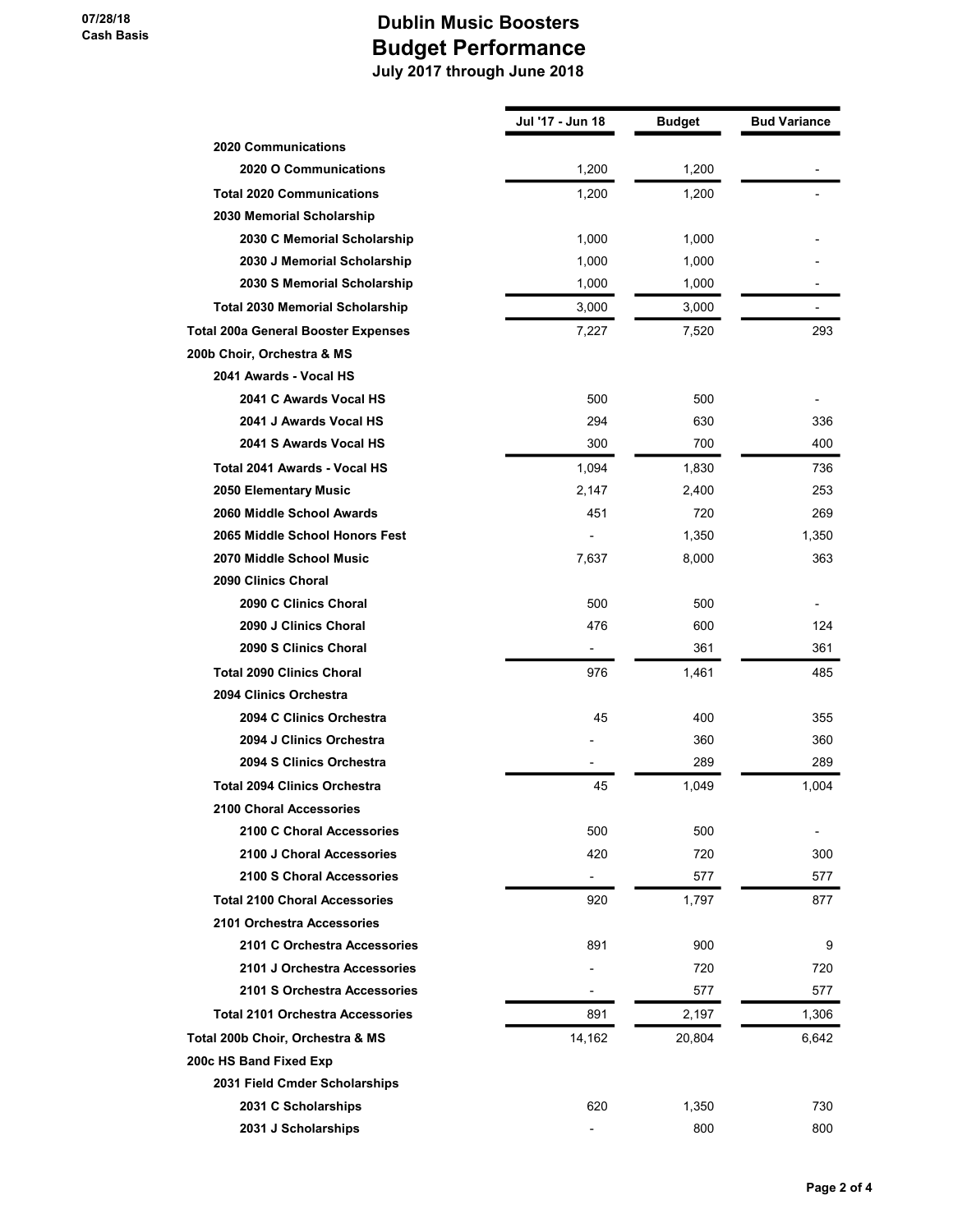|                                              | Jul '17 - Jun 18 | <b>Budget</b> | <b>Bud Variance</b> |
|----------------------------------------------|------------------|---------------|---------------------|
| 2031 S Scholarships                          |                  | 400           | 400                 |
| <b>Total 2031 Field Cmder Scholarships</b>   | 620              | 2,550         | 1,930               |
| 2110 Transportation Maintenance              |                  |               |                     |
| 2110 C Transportation Maint                  | 151              | 200           | 49                  |
| 2110 J Transportation Maint                  | 550              | 550           |                     |
| 2110 S Transportation Maint                  |                  | 160           | 160                 |
| <b>Total 2110 Transportation Maintenance</b> | 701              | 910           | 209                 |
| 2120 MarchingBand Show Design                |                  |               |                     |
| 2120 C Marching BandShow Design              | 14,345           | 11,250        | (3,095)             |
| 2120 J Marching BandShow Design              | 10,596           | 11,250        | 654                 |
| 2120 S Marching BandShow Design              | 11,884           | 7,000         | (4,884)             |
| <b>Total 2120 MarchingBand Show Design</b>   | 36,825           | 29,500        | (7, 325)            |
| Total 200c HS Band Fixed Exp                 | 38,146           | 32,960        | (5, 186)            |
| 200d Band Variable Expenses                  |                  |               |                     |
| 2040 Awards - Instrumental HS                |                  |               |                     |
| 2040 C Awards Instrumental HS                | 997              | 600           | (397)               |
| 2040 J Awards Instrumental HS                | 1,767            | 1,800         | 33                  |
| 2040 S Awards Instrumental HS                | $\frac{1}{2}$    | 1,000         | 1,000               |
| Total 2040 Awards - Instrumental HS          | 2,763            | 3,400         | 637                 |
| 2080 Repair / Replacement                    |                  |               |                     |
| 2080 C Repair/Replacement                    | 5,911            | 3,500         | (2, 411)            |
| 2080 J Repair/Replacement                    | 2,566            | 2,500         | (66)                |
| 2080 S Repair/Replacement                    | 2,224            | 2,000         | (224)               |
| Total 2080 Repair / Replacement              | 10,701           | 8,000         | (2,701)             |
| 2081 Percussion                              |                  |               |                     |
| 2081 C Percussion                            |                  | 2,500         | 2,500               |
| 2081 J Percussion                            | 7,390            | 4,000         | (3,390)             |
| 2081 S Percussion                            | 1,293            | 1,500         | 207                 |
| <b>Total 2081 Percussion</b>                 | 8,683            | 8,000         | (683)               |
| 2091 Clinics Marching Band                   |                  |               |                     |
| 2091 C Clinics Marching Band                 | 607              | 2,748         | 2,141               |
| 2091 S Clinics Marching Band                 | 565              | 1,000         | 435                 |
| <b>Total 2091 Clinics Marching Band</b>      | 1,172            | 3,748         | 2,576               |
| 2092 Clinics Flag Corps                      |                  |               |                     |
| 2092 C Clinics Flag Corps                    | 3,975            | 2,000         | (1, 975)            |
| 2092 S Clinics Flag Corps                    | 500              | 1,500         | 1,000               |
| <b>Total 2092 Clinics Flag Corps</b>         | 4,475            | 3,500         | (975)               |
| 2093 Clinics Concert Band                    |                  |               |                     |
| 2093 C Clnics Concert Band                   | 175              | 500           | 325                 |
| 2093 J Cinics Concert Band                   | 375              | 300           | (75)                |
| 2093 S Cinics Concert Band                   | 300              | -             | (300)               |
| <b>Total 2093 Clinics Concert Band</b>       | 850              | 800           | (50)                |
| 2095 Clinics Jazz                            |                  |               |                     |
| 2095 C Clinics Jazz                          | 250              | 400           | 150                 |